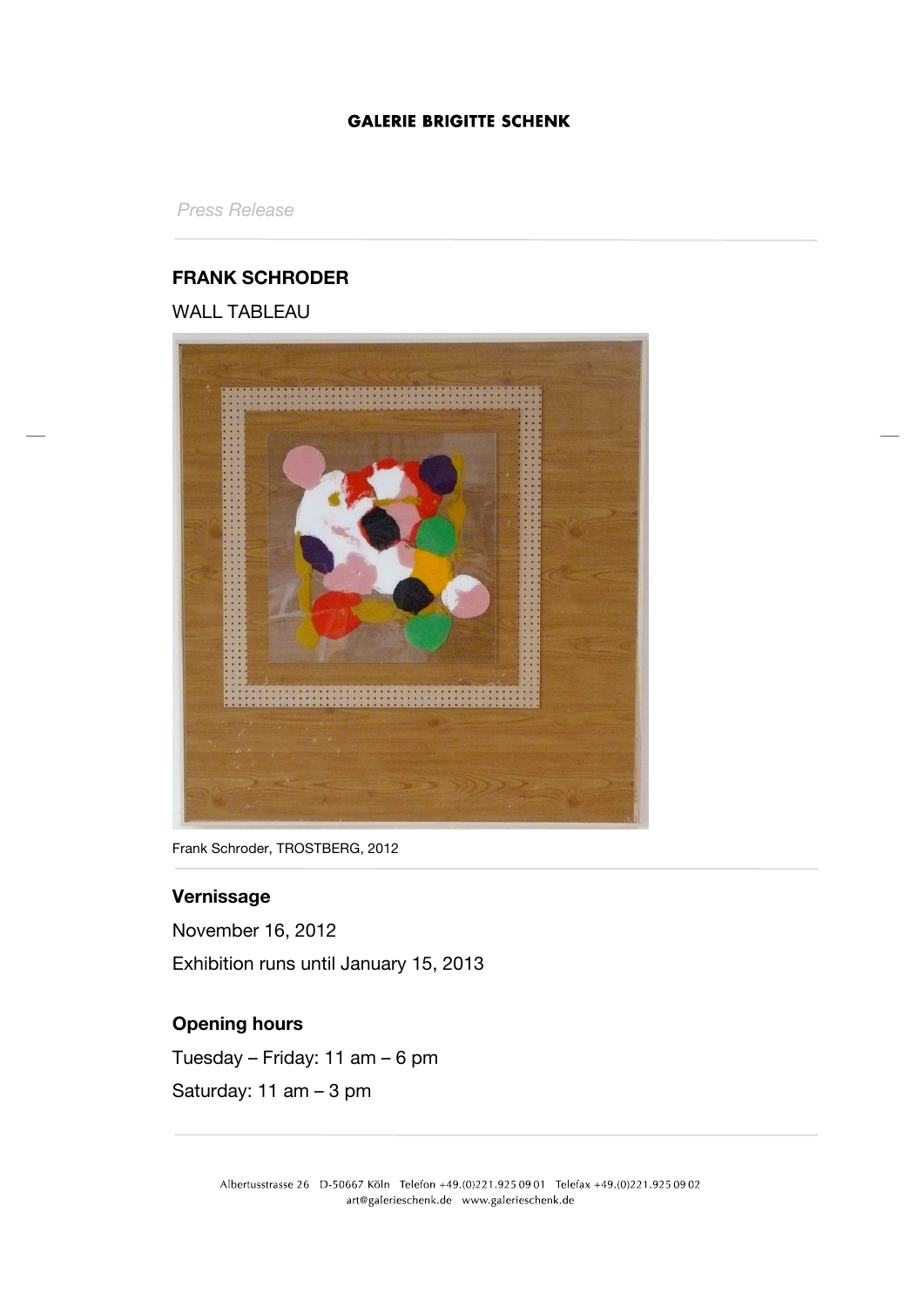#### *English*

The American artist Frank Schroder lives and works in Traunreut (Bavaria) and New York. Since 1982 he has been showing his works in numerous solo exhibitions in Europe and the USA including the Queens Museum, New York, 1985, Gallery Daniel Newburg, 1986, Skarstedt, Stockholm, 1992 or the Drawing Center, New York, 1999.

Schroder's latest paintings, which Galerie Brigitte Schenk is showing from 17 November, have evolved on a foundation of complex construction of wood. These form all at once, the frame, a picture surface, a sculpture. The brute application of oil pigments between layers of

acrylic glass represents for Schroder the metaphysical presence of life in an artificial environment. The acrylic glass on "faux wood" along with the formica control panels form a 'Euclidean Abyss', says Schroder with a quote from Barnett Newman. In 'The Sublime is Now', his famous essay of 1947, Newman demanded a new painting without a history, which

should take its bearings no longer from the traditional rules of art but rather the dogma of absolute freedom. Painting should no longer convey the image of something seen, no matter how drastically altered; instead, it should express that which has never yet had any visual counterpart. This Euclidean Abyss is a metaphor for Schroder's sideways allusion to

the formal aspects of painting and its ultimately still 'ineffable qualities'. The cultural identity conveyed by any and every work of art often becomes visible only in these abysses. The practice and subject matter which Schroder addresses is, in own words, "what is important is

making art." It is his search for and research into personal content and enlightened awareness of one's identity through the process of making art. Like life itself, this is a conditional implication and critical metaphorical figuration in releasing the self from the self. His

consistent vocabulary of formal constraints, cerebral detachment and conceptual vigor co-exist with emotional content.